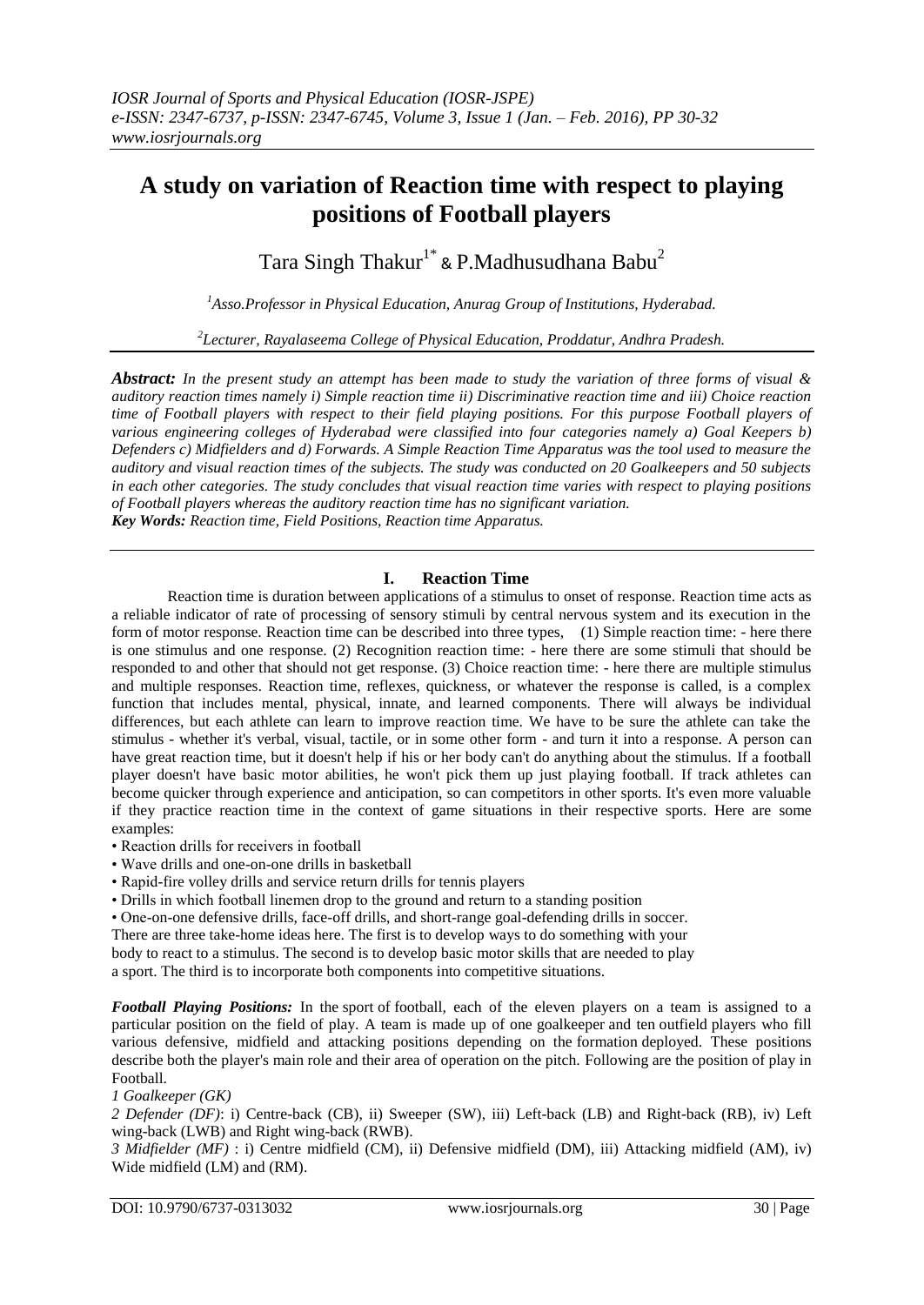*[4 Forward \(FW\)](http://en.wikipedia.org/wiki/Association_football_positions#Forward_.28FW.29) :* i) [Centre forward \(CF\),](http://en.wikipedia.org/wiki/Association_football_positions#Centre_forward_.28CF.29) ii) [Second striker \(SS\),](http://en.wikipedia.org/wiki/Association_football_positions#Second_striker_.28SS.29) iii) [Left Wing \(LW\) and iv\) Right Wing](http://en.wikipedia.org/wiki/Association_football_positions#Left_Wing_.28LW.29_and_Right_Wing_.28RW.29)  [\(RW\).](http://en.wikipedia.org/wiki/Association_football_positions#Left_Wing_.28LW.29_and_Right_Wing_.28RW.29)

*Sample:* 170 Football players from various engineering colleges in the age group of 18- 21 years and pursuing graduation have been taken as the subjects for this study. The only criteria set up for consideration of the sample was that the players must have been playing the game for at least past five years. 50 players in each category namely Defenders, Midfielders and Forward along with 20 Goal Keepers have been chosen for the present study.

## **II. Material and Methods**

Reaction Time Apparatus can be used to measure pure reaction time and simple, discriminative and choice reaction / movement times. You can also use two or more of these units together to demonstrate how reaction time increases as a function of the number of stimulus-response alternatives in a task. Each unit is equipped with two, color stimulus lamps (red and green), one tone (auditory) stimulus, and two response keys. 15 feet of cable and a shield at the console separate the operator from the subject.

All the subjects were provided with thorough knowledge about this apparatus and the procedure of testing their Simple Reaction time, Discriminative Reaction time and Choice Reaction time. Data was collected from all the 170 players and tabulated for analysis and compared among four categories.

### **Data Analysis:**

**Table: 1** Comparative table of Simple Visual Reaction Times of Football players with respect to their field positions.

| Si.No | Group               |    | $Mean + Sd$     |
|-------|---------------------|----|-----------------|
|       | <b>Goal Keepers</b> |    | $0.229 + 0.030$ |
|       | Defenders           | ЭU | $0.251 + 0.037$ |
|       | Midfielders         | эu | $0.252 + 0.036$ |
|       | Forwards            | 50 | $0.248 + 0.029$ |

**Table: 2** Comparative table of Discriminative Visual Reaction Times of Football players with respect to their field positions.

| Si.No | Group               |    | $Mean + Sd$     |
|-------|---------------------|----|-----------------|
|       | <b>Goal Keepers</b> | 20 | $0.276 + 0.055$ |
|       | Defenders           | 50 | $0.283 + 0.063$ |
|       | Midfielders         | 50 | $0.288 + 0.015$ |
|       | Forwards            | 50 | $0.297 + 0.022$ |

**Table: 3** Comparative table of Choice Visual Reaction Times of Football players with respect to their field positions.

| Si.No | Group               |    | $Mean + Sd$     |
|-------|---------------------|----|-----------------|
|       | <b>Goal Keepers</b> | 20 | $0.287 + 0.047$ |
|       | Defenders           | эU | $0.303 + 0.058$ |
|       | Midfielders         | эU | $0.308 + 0.048$ |
|       | Forwards            | 50 | $0.300 + 0.076$ |

**Table: 4** Comparative table of Simple Auditory Reaction Times of Football players with respect to their field positions.

| Si.No | Group               |    | $Mean + Sd$     |
|-------|---------------------|----|-----------------|
|       | <b>Goal Keepers</b> | 20 | $0.294 + 0.015$ |
|       | Defenders           | 50 | $0.303 + 0.023$ |
|       | Midfielders         | эU | $0.297 + 0.047$ |
|       | Forwards            | 50 | $0.292 + 0.034$ |

**Table: 5** Comparative table of Discriminative Auditory Reaction Times of Football players with respect to their field positions.

| Si.No | Group               |    | $Mean + Sd$     |
|-------|---------------------|----|-----------------|
|       | <b>Goal Keepers</b> | າເ | $0.311 + 0.016$ |
|       | Defenders           | 50 | $0.332 + 0.076$ |
|       | Midfielders         | 50 | $0.319 + 0.038$ |
|       | Forwards            | 50 | $0.322 + 0.049$ |